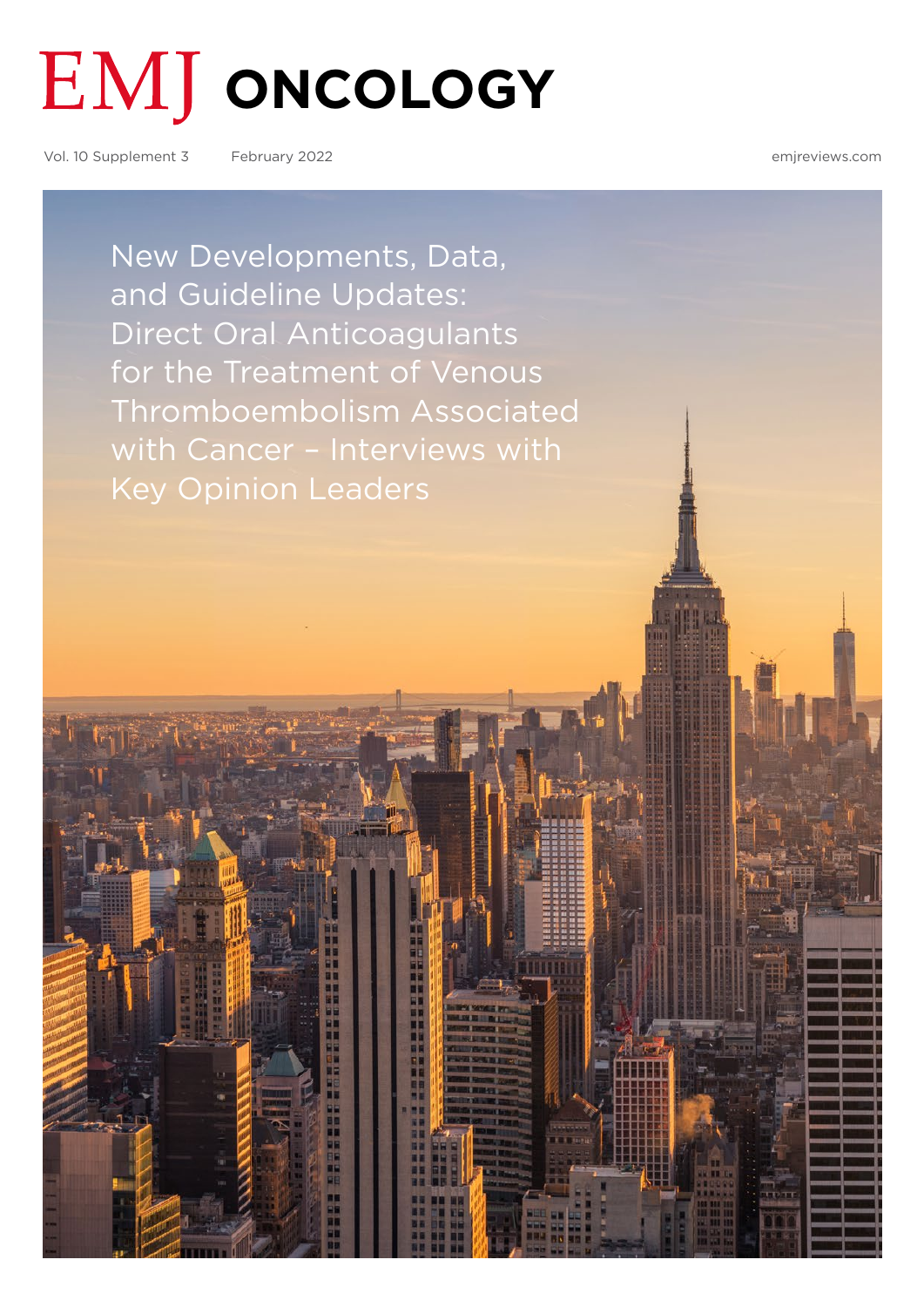## <span id="page-1-0"></span>New Developments, Data, and Guideline Updates: Direct Oral Anticoagulants for the Treatment of Venous Thromboembolism Associated with Cancer – Interviews with Key Opinion Leaders

| Interviewees:     | Harry Gibbs, $1-3$ F.A. (Erik) Klok <sup>4</sup>                                                                                                                                                                                                                                                                                                                                                                                                                                                                                        |
|-------------------|-----------------------------------------------------------------------------------------------------------------------------------------------------------------------------------------------------------------------------------------------------------------------------------------------------------------------------------------------------------------------------------------------------------------------------------------------------------------------------------------------------------------------------------------|
|                   | 1. Outpatients Program, The Alfred Hospital, Melbourne, Australia<br>2. General Medicine, The Alfred Hospital, Melbourne, Australia<br>3. Monash University, Melbourne, Australia<br>4. Department of Medicine Thrombosis and Hemostasis, Leiden University Medical<br>Center, the Netherlands                                                                                                                                                                                                                                          |
| Disclosure:       | Gibbs has received honoraria for educational presentations and/or advisory board<br>meetings from Bayer, Pfizer, Bristol Myers Squibb, and Eli Lilly and Company; and<br>has received research support from AstraZeneca. Klok has received research support<br>from Bayer, Bristol Myers Squibb, Boehringer Ingelheim, MSD UK, Daiichi Sankyo,<br>Actelion, the Netherlands Organisation for Health Research and Development<br>(ZonMw), the Dutch Association for Thrombosis and Hemostasis (NVTH), and the<br>Dutch Heart Foundation. |
| Acknowledgements: | Medical writing assistance was provided by Steph Carter, Lyrical Medical Writing<br>Services Ltd., Manchester, UK.                                                                                                                                                                                                                                                                                                                                                                                                                      |
| Support:          | This feature publication was supported by an educational grant from Pfizer.                                                                                                                                                                                                                                                                                                                                                                                                                                                             |
| Disclaimer:       | The opinions expressed in this article belong solely to the named interviewees.<br>Participants were not renumerated for their input.                                                                                                                                                                                                                                                                                                                                                                                                   |
| Citation:         | EMJ Oncol. 2022:10 (Suppl 3):2-8.                                                                                                                                                                                                                                                                                                                                                                                                                                                                                                       |



### Interview Summary

For this article, EMJ conducted interviews with two key opinion leaders. Harry Gibbs is the Program Director of the Outpatients Program and Deputy Director of General Medicine at The Alfred Hospital, Melbourne, Australia, as well as Adjunct Clinical Associate Professor at Monash University, Melbourne, Australia. He has a particular interest in thrombosis and anticoagulant therapy and is a board member of the Australian and New Zealand Society for Vascular Surgery (ANZSVS). F.A. (Erik) Klok is an Internist Vascular Medicine Specialist at the Leiden University Medical Center, the Netherlands, and holds a position of Visiting Professor at the Center for Thrombosis and Hemostasis, Mainz, Germany. His research interests include the diagnosis, treatment, and long-term complications of venous thromboembolism (VTE), and he is co-chair of the Working Group for VTE at the International Consortium for Health Outcomes Measurement (ICHOM).

In this interview, they discuss the role of direct oral anticoagulants (DOAC) as a treatment for cancer-associated thrombosis (CAT), including updates to the guidelines and the importance of patient-centric care. A discussion of key unmet needs as described by the two experts and a look to the future of anticoagulation in patients with cancer is also included.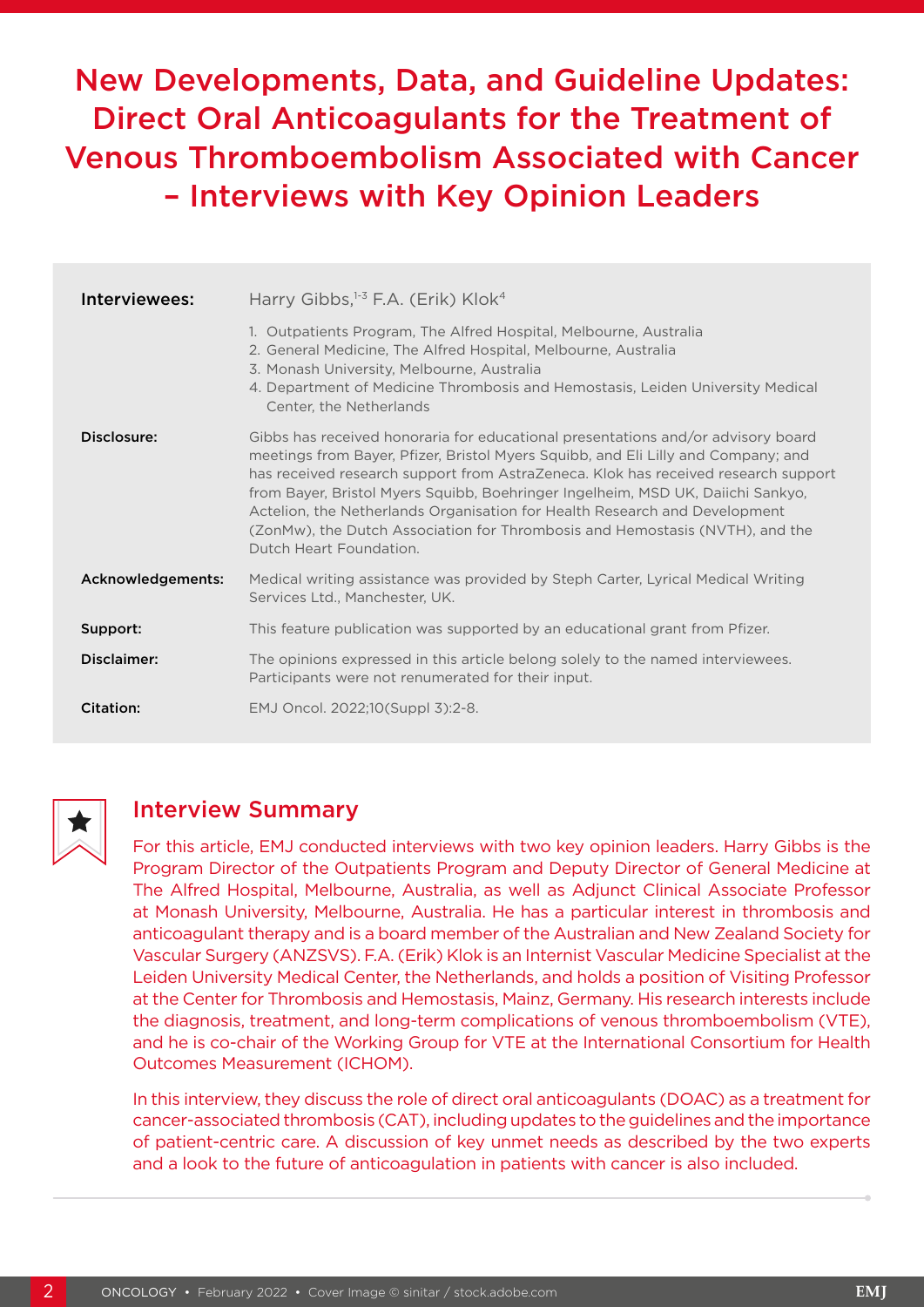#### INTRODUCTION

CAT is a serious complication that can affect up to 6% of patients with cancer, and is associated with a 2-5-fold increased risk of mortality.<sup>1</sup> Since 2003, low molecular weight heparin (LMWH) has been the standard of care for the management of CAT due to its demonstrated superiority to vitamin K antagonists.2 However, the need for daily subcutaneous injections over an extended period can exert a significant burden on patients with cancer. DOACs have been used as an oral treatment for thrombosis in the non-cancer setting since 2008 and, more recently, have been shown to be beneficial for CAT in several landmark clinical trials.

The CARAVAGGIO<sup>3</sup> and Hokusai VTE Cancer<sup>4</sup> randomised controlled trials (RCT) both enrolled more than 1,000 patients and demonstrated that apixaban and edoxaban respectively were non-inferior to LMWH for the treatment of CAT. Rates of major bleeding were slightly higher with edoxaban versus LMWH in the Hokusai VTE Cancer study, but no differences were reported in the CARAVAGGIO study. Apixaban was also studied in the smaller  $ADAM-UTE$  study<sup>5</sup> ( $n=300$ ) and was shown to result in fewer VTE recurrences, but similar rates of major bleeding and clinically relevant non-major bleeding compared with LMWH were observed. In the SELECT-D study6 (n=203), rivaroxaban was associated with lower rates of VTE recurrence, but higher rates of clinically relevant non-major bleeding compared with LMWH.

However, it should be noted that both the ADAM-VTE and SELECT-D studies had relevant methodological limitations. The ADAM-VTE study did not meet its predefined primary endpoint due to lower than anticipated major bleeding rates in both study arms. In addition, fewer patients with gastrointestinal (GI) malignancies were enrolled in this study compared with the Hokusai VTE Cancer study.<sup>5</sup> SELECT-D was designed as a feasibility study, of which the sample size had to be reduced as recruitment was slower than anticipated. Furthermore, after an early signal for rivaroxaban-associated major bleeding in patients with cancer of the oesophagus or gastroesophageal junction was identified, patients with this type of tumour were subsequently excluded from enrolment in the study.<sup>6</sup>

#### KEY UPDATES TO GUIDELINES ON ANTICOAGULATION FOR PATIENTS WITH CANCER

For many years, the guidelines recommended LMWH as the sole therapy for VTE in patients with cancer. However, with the emergence of data from recent RCTs, the guidelines began to incorporate recommendations for DOACs, initially as a treatment that could be considered and then as a reasonable alternative to LMWH.

In the past 12 months there has been a further important shift in the guidelines. Gibbs highlighted that the CHEST,<sup>7</sup> American Society of Hematology (ASH),<sup>8</sup> and National Comprehensive Cancer Network (NCNN)9 guidelines were all updated in 2021. He explained: "These three guidelines now favour DOACs over LMWH in the majority of patients and state that LMWH should only be used in specific circumstances." He added that the guidelines recommend caution in patients with unresected GI cancers; this is not a message not to use them, but to be cautious.

Klok noted that national guidelines have also been updated to recommend DOACs, and added: "The most recent guidelines suggest that the DOACs should be the primary treatment for VTE, although there is no international consensus on that because, although they are as good as LMWH in terms of efficacy and safety, there is no evidence that they are better." He also added the caveat that guidelines are published at a slow pace and may not include the most recent data.

Both experts agreed that many physicians were using DOACs to treat CAT even before the guidelines were updated. This early adoption was likely driven by patient preference for oral medications over injections, as many patients find it difficult to inject themselves daily in the long-term. It is also supported by data from the GARFIELD-VTE registry,<sup>10</sup> which demonstrated that physicians were using DOACs in patients with cancer before the publication of the CARAVAGGIO study. Although the extent to which DOACs are currently being used in the treatment of CAT is unknown, Klok noted that it is likely that the majority of patients in this setting are now initiating treatment with DOACs, and that this is very different from 5 years ago. Gibbs added: "Thrombosis physicians are very experienced with DOACs and will be comfortable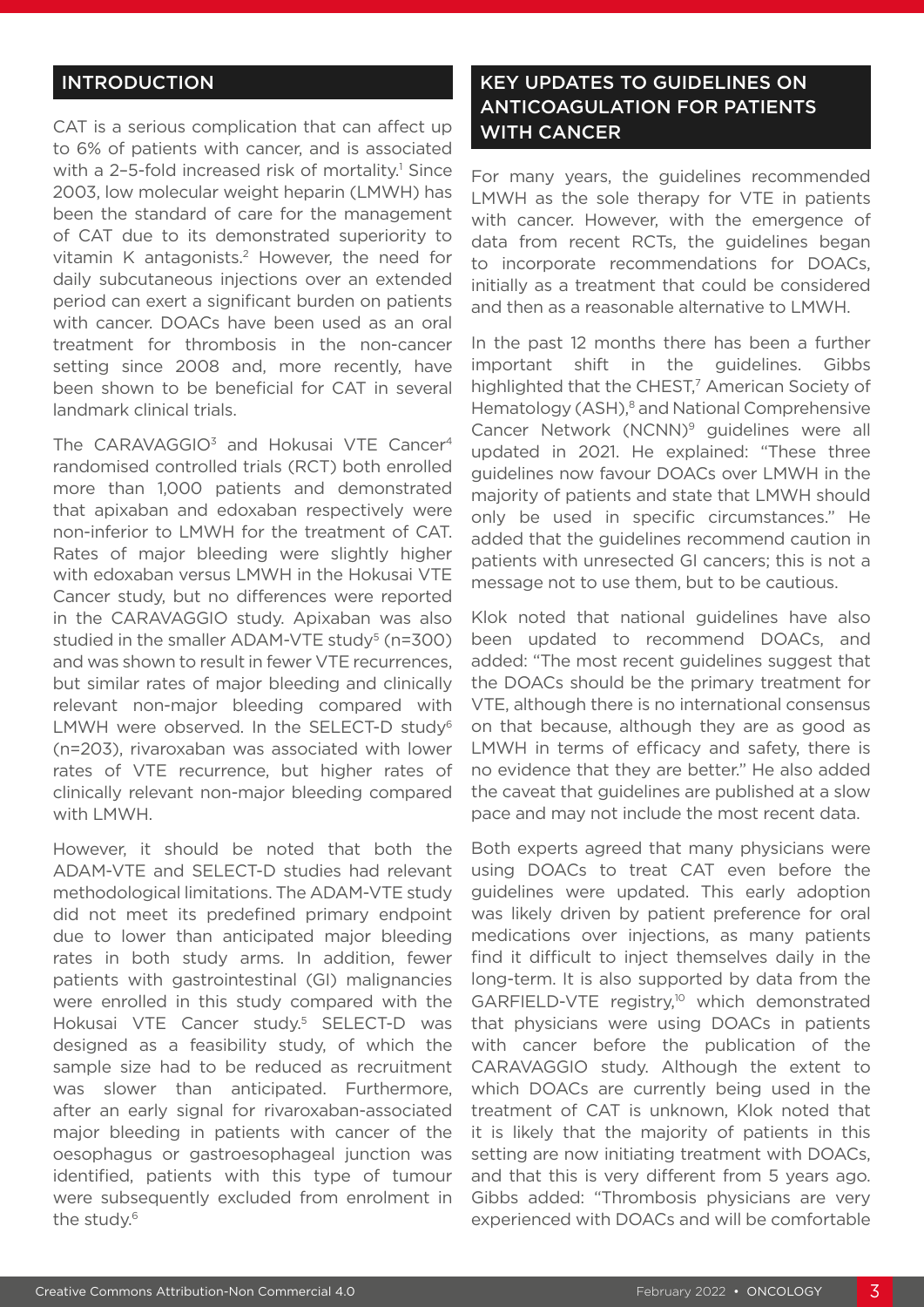using them upfront in patients with cancer. Anecdotally, in Australia, medical oncologists are also beginning to use them, although potentially less extensively than thrombosis physicians."

Gibbs and Klok both emphasised the need for real-world evidence on the use of DOACs in CAT. They highlighted that some small studies have been published and these have begun to inspire confidence in the use of DOACs beyond the RCT setting. However, real-world evidence remains limited, and the impact of the COVID-19 pandemic on the collection and publication of real-world data was acknowledged. Klok felt that many cancer institutes and thrombosis experts will now be conducting these types of studies and that more real-world data will be published in the near future. He added that Phase IV and post-marketing studies are useful, as they indicate the rate of complications in real life. This is expected to be higher than in clinical trials due to the exclusion of the highest risk patients from RCTs.

#### DECISION-MAKING IN DIFFICULT CLINICAL SITUATIONS

Although DOACs are suitable for the majority of patients with CAT, there are clinical situations where the optimal treatment approach remains uncertain. Klok emphasised that patients with cancer and VTE are a very heterogeneous group, and the patients with the highest risk of complications tend to either not be included in clinical trials or are included in only small numbers. In particular, patients with very low platelet counts, severe renal insufficiency, or brain metastases are largely excluded from clinical trials, and these patients pose the greatest dilemma in terms of clinical decision-making.

It is well-established that some cancer types may have an increased risk of bleeding associated with anticoagulation, including GI, brain, and urogenital tumours, $11$  and both experts stressed the need for caution when using DOACs in these patients. In the Hokusai VTE Cancer study, the majority of major bleeding occurred in patients with GI cancer.<sup>12</sup> However, a more recent analysis of these patients identified the presence of advanced cancer and low haemoglobin levels, but not resection status, as significant risk factors for bleeding.13 Gibbs stated: "This gives us some

reassurance in using DOACs in patients who have not had a GI cancer resected."

Extremes of body weight were also discussed as an area of uncertainty in the use of DOACs. In particular, it remains unclear as to whether DOACs should be used or whether the dose should be adjusted in patients with extremely low body weight, $14$  a situation that can be common in patients with advanced cancer or following certain cancer treatments.

Caution should also be applied in patients with renal or hepatic impairment, as DOACs are both renally excreted and hepatically metabolised.14 In patients with severe liver dysfunction or significant chronic kidney disease, there is the potential for drug accumulation and increased bleeding. Gibbs noted: "There is some evidence supporting the use of these drugs at low levels of renal and liver function;<sup>15-17</sup> however, in more extreme cases, e.g., Stage 5 chronic kidney disease, then these drugs probably shouldn't be used." Furthermore, Klok emphasised that patients with moderate to severe renal insufficiency were excluded from the RCTs of DOACs in CAT and, therefore, LMWH remains the standard of care for these patients.

Gibbs also described how physicians may be less comfortable using DOACs in certain situations, and that LMWH remains a valid alternative for some patients: "Trials and guidelines have given us confidence that DOACs can be used in the great majority of patients with CAT. However, through years of practical experience with LMWH, physicians have become comfortable with making minor dose adjustments in response to different clinical situations. We can't do this with DOACs as we don't have the confidence or experience to make minor changes to the recommended dosage. There are times when we can fall back on LMWH as a tried and true approach, and there is no harm in doing that."

#### POTENTIAL IMPACT OF DRUG–DRUG INTERACTIONS

Drug–drug interactions (DDI) were highlighted as an important consideration for DOACs, with Gibbs emphasising that "DDIs are much more important in cancer than in other VTE situations given the large numbers of anti-cancer drugs,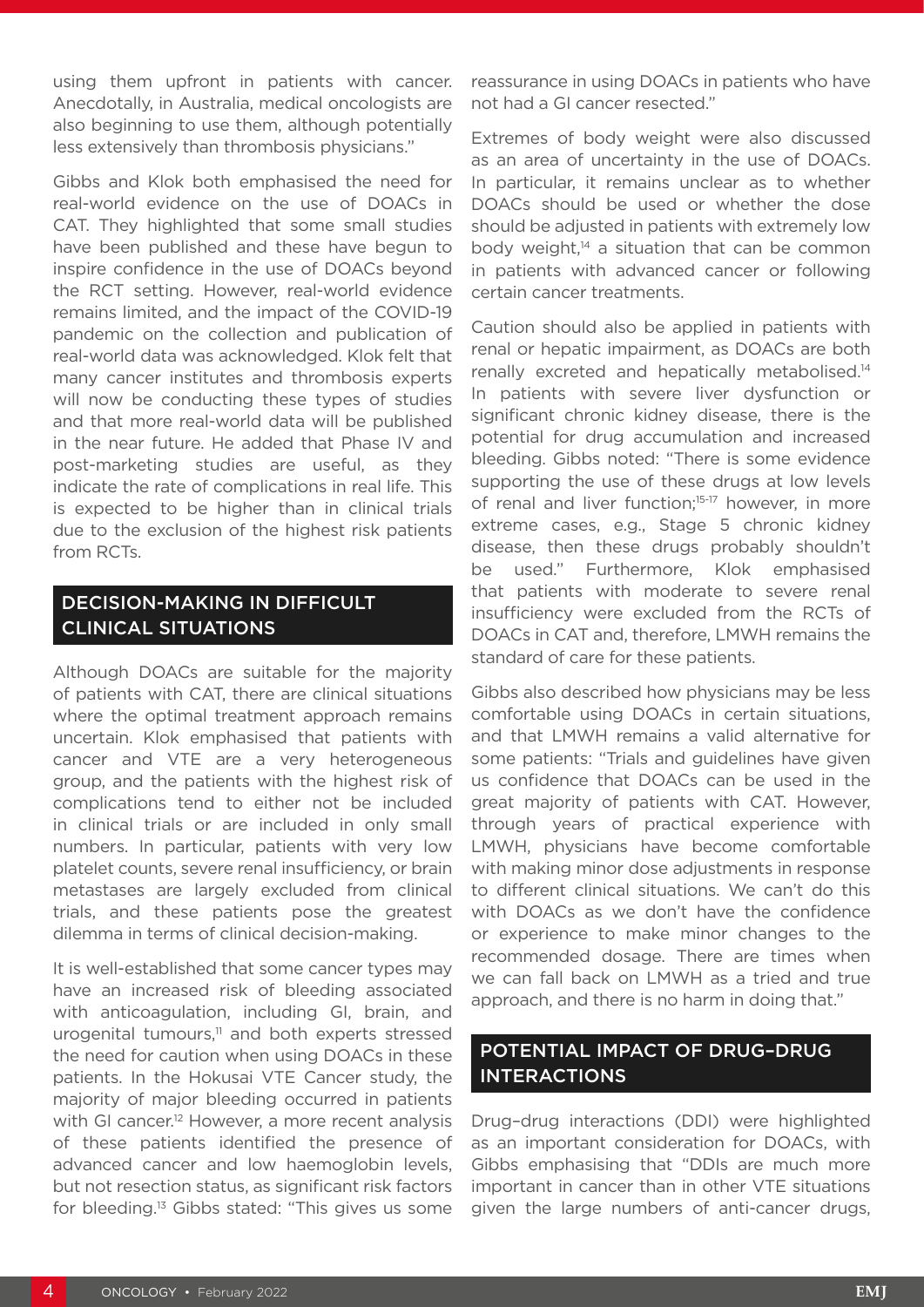particularly immunotherapies, coming into clinical practice quickly."

Klok noted: "Patients should be reassured that DOACs are not expected to influence the efficacy or safety of anti-tumour drugs; however, it is possible that anti-tumour drugs may potentially affect the performance of anticoagulants. This is an issue that is not yet resolved."

Gibbs highlighted that an advantage of DOACs is that they have few DDIs, and studies performed so far have not identified any significant problems. For example, in an analysis of data from the CARAVAGGIO study, concomitant administration of anti-cancer drugs did not affect the risk of VTE recurrence or major bleeding in patients treated with apixaban.18 Klok also described a recent study that demonstrated no significant interactions between dexamethasone and DOACs in patients hospitalised with COVID-19.19 Although this was only a small study, it is particularly interesting given that dexamethasone is believed to potentially interact with DOACs. Despite the supporting data obtained so far, it was noted that there is the potential for multiple minor DDIs to have an additive effect on the efficacy and safety of DOACs, and that this may be particularly relevant in the context of cancer where patients may be receiving multiple concomitant treatments.

Gibbs discussed the possibility of predicting the risk of DDIs in individual patients. He commented that it would be good to have an accurate test that could provide a good indication of potential therapy failure or bleeding; however, therapeutic drug monitoring for DOACs is not particularly helpful due to the broad range of values observed within a patient population. In the future, the genetic profiling of polymorphisms in metabolic enzymes and efflux transporters may be useful to predict DDIs in individual patients.

#### TREATMENT OF INCIDENTAL VENOUS THROMBOEMBOLISM

Both experts highlighted that incidental VTEs are discovered quite commonly in patients with cancer due to the need for frequent imaging for staging and to assess progression in this context. Sub-analyses from the CARAVAGGIO and Hokusai VTE Cancer studies indicated that patients with cancer with incidental VTE have a

considerable risk of recurrence and, therefore, they should receive anticoagulant treatment rather than observation.<sup>20,21</sup> However, a numeric, but not statistically significant, lower risk of recurrence combined with an increased risk of major bleeding was observed in incidental cases compared with symptomatic patients in both studies.<sup>20,21</sup> Gibbs commented that this increased risk of bleeding may be because screening tests are performed more frequently for cancers with a higher risk of bleeding (e.g., GI cancers) and, therefore, these types of cancers may be overrepresented in a cohort of patients with incidental VTE. He further added: "If there is a reason not to use anticoagulants, it may be reasonable to stop anticoagulation at some stage as the recurrence rate is lower."

#### A ROLE FOR DIRECT ORAL ANTICOAGULANTS AS PROPHYLAXIS

The role of VTE prophylaxis in ambulatory, nonhospitalised patients with cancer was discussed by both experts. Two RCTs have evaluated the benefits of prophylaxis with a DOAC in patients with cancer and a high risk of VTE (Khorana score: ≥2), with conflicting results for the primary endpoints. In the AVERT study, $^{22}$  apixaban treatment resulted in a significantly lower rate of VTE episodes compared with placebo, albeit with higher rates of major bleeding episodes.

In contrast, in the CASSINI study, $23$  rivaroxaban treatment did not lead to a significantly lower incidence of VTE or death due to VTE during the trial period. Klok also highlighted that many high-risk patients are not currently receiving prophylaxis. "Guidelines recommend that in patients with a high Khorana score, prophylaxis may be considered, preferably with a DOAC, but this is not common practice in many countries," Klok stated.

Questions also remain as to how to identify the patients who are likely to benefit from prophylaxis and how to minimise overtreatment. The Khorana score<sup>24</sup> was noted to be the most commonly used algorithm for assessing risk, but it was acknowledged that it has many limitations. Other scoring systems have also been developed that can be used to predict risk, but so far none have been able to definitively guide treatment.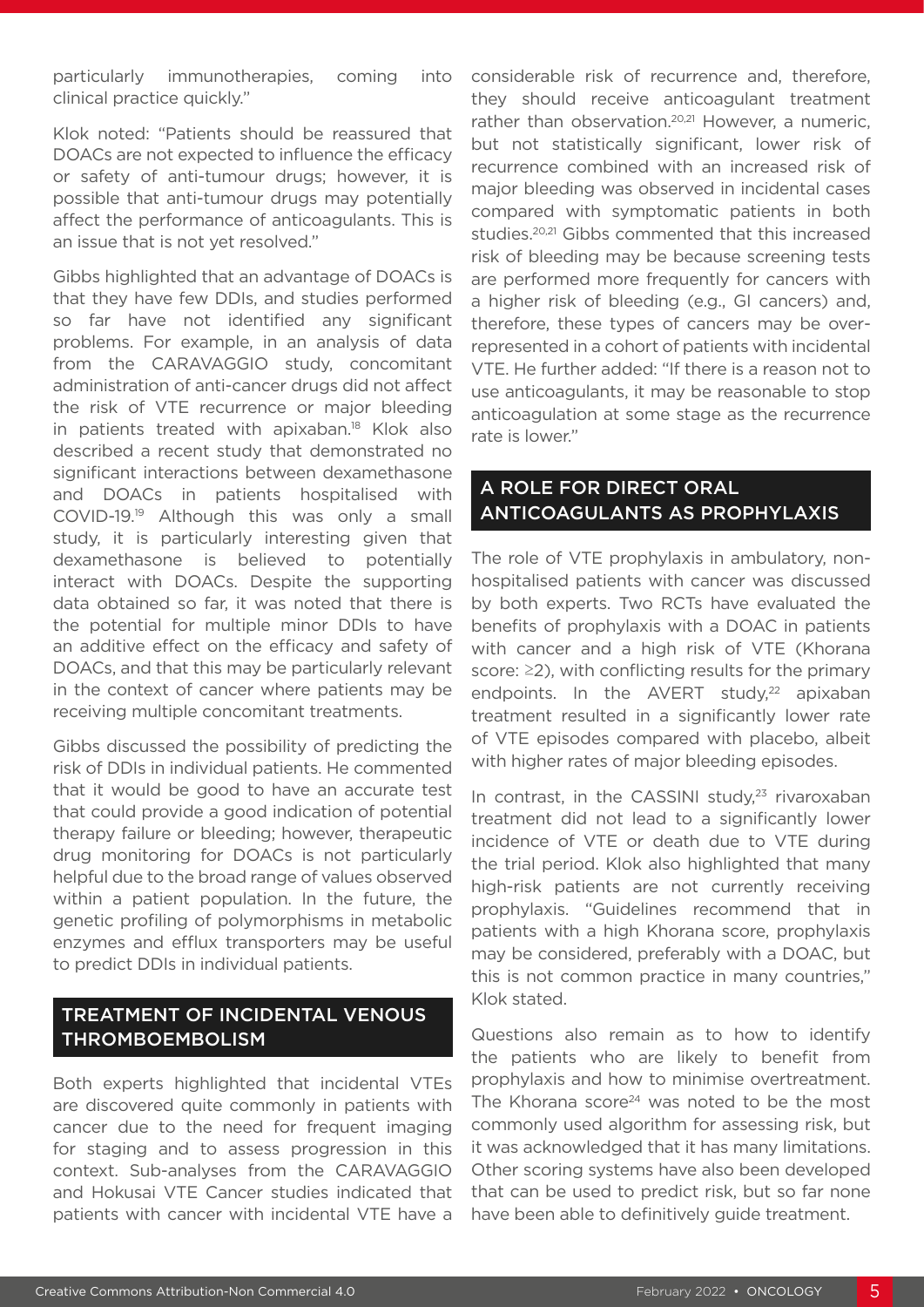#### TREATING THE PATIENT, NOT THE CLOT

The importance of patient-centric and empathic care was strongly emphasised by both experts. Klok stated: "Each patient with cancer is unique, with their own genetic profile, phenotype, and clinical presentation. We need to stop thinking about which patient should receive which drug, and instead think about the overall cancer journey for each patient." He highlighted that treatment may need to be adjusted over time depending on the changing clinical situation. For example, patients receiving chemotherapy agents associated with GI side effects should potentially switch to LMWH.

Klok also stressed the importance of knowing when to stop anticoagulation in patients receiving end-of-life care: "We have very little evidence for when treatment should be ended, but it is an important conversation to have with the patient to establish their priorities in their final months or weeks of life. Most patients die receiving drugs and we should ask why this is the case." He postulated that patients near end-of-life may not need to receive the best possible anticoagulation regimen. Instead, better outcomes may be achieved by stopping anticoagulation in the months before death to reduce the treatment burden and the risk of bleeding. Any thromboses that do occur could then be treated symptomatically.

Similarly, Gibbs recognised that treatment can be stressful for patients with a terminal diagnosis or for patients who are uncertain as to whether their treatment will be curative. He added that the burden of treatment can be significant, and that the patient's wishes should always be included in the decision-making process.

Klok also discussed the need to revise existing endpoints in CAT studies: "We need to look beyond current endpoints of recurrence of VTE, bleeding, and mortality and identify patientrelevant endpoints that allow us to measure the impact of complications for patients with cancer, e.g., quality of life, pain, dyspnoea, fear, or anxiety. The impact of a recurring thrombosis may be different to the impact of bleeding and patients may not be able to balance the risk of thromboses versus the risk of bleeding when making treatment decisions if they don't understand the different impacts of these

complications." In order to address this need, the ICHOM has established a working group to identify a minimum set of health outcomes that are relevant for patients with VTE.

#### A LOOK TO THE FUTURE

Both experts noted that the optimal intensity and duration of anticoagulation treatment in patients with cancer is unclear and is the focus of ongoing studies. It was highlighted that in non-cancer thrombosis, long-term, low-intensity DOAC use is efficacious and safe,<sup>25,26</sup> but in the setting of CAT, the risk–benefit profile of longterm anticoagulation is unknown. This question is currently being addressed by the API-CAT study,<sup>27</sup> which is evaluating whether a regimen of extended treatment with a half-dose of apixaban has an acceptable risk of VTE recurrence and bleeding.

The development of inhibitors to Factors XI and XII were also highlighted as being of particular interest, with both experts noting that these drugs may theoretically be associated with less bleeding than other anticoagulants. Klok commented: "For those categories of patients with the highest rates of bleeding with existing anticoagulant drugs, it will be extremely interesting to see whether those patients may benefit from or have a better outcome when treated with novel Factor XI inhibitors. The Factor XI inhibitor, abelacimab, is currently being investigated in a Phase III trial in patients with cancer-associated VTE."28

Klok also discussed the need to better predict and prevent thromboses from occurring in patients with cancer. "The holy grail is that no patient with cancer develops a blood clot," he said. In particular, the potential role of biomarkers measured in liquid biopsy samples was highlighted as a means of identifying risk factors for VTE in patients with cancer.

Gibbs also added that artificial intelligence and machine learning have the potential to define risk and inform treatment decisions more accurately than is currently possible. He noted that existing scoring systems, such as the CHA<sub>2</sub>DS<sub>2</sub>-VASc score, use only a small number of parameters, whereas, in reality, a far larger number of factors will influence the risk of thrombosis. Each factor alone may only have a minor effect, but these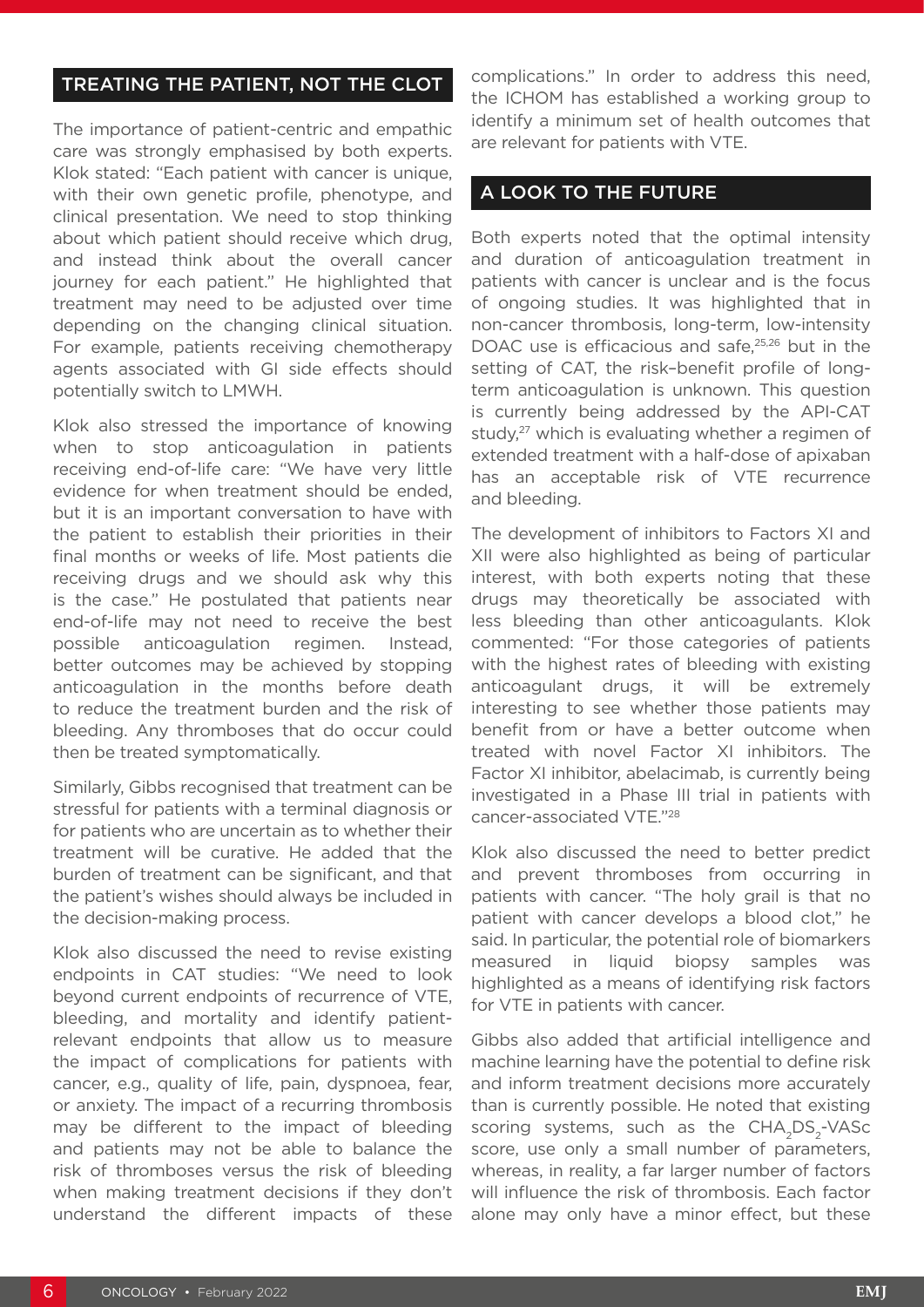could be significant when combined into a more sophisticated scoring system. He hypothesised that advanced technologies could easily combine a large number of characteristics from a patient's electronic medical record to give a far more nuanced risk assessment.

Klok concluded: "In 10 years, I expect many of our current questions will be answered, and we will be much better at preventing blood clots." He also highlighted that many of these topics will be discussed at the International Conference on Thrombosis and Hemostasis in Cancer (ISTH), which will be held in May 2022.

#### **CONCLUSION**

In recent years, robust evidence has emerged from RCTs supporting DOACs as a treatment option for patients with CAT. The two experts interviewed for this article described how these data have informed major updates to international and national guidelines, and how DOACs are now being routinely implemented in clinical practice. Although DOACs are recommended for the majority of patients with CAT, there remain some clinical situations where there is a degree of uncertainty regarding their use. This includes cancer types associated with an increased bleeding risk, extremes of body weight, renal and hepatic impairment, and the use of concomitant anti-cancer therapies. In addition, evidence to support the use of DOACs as a treatment for incidental VTE or as prophylaxis in ambulatory patients with cancer is currently limited. Ongoing real-world studies and subgroup analyses from large RCTs are expected to address some of these knowledge gaps and give physicians confidence that the data from RCTs is generalisable to their clinical practice. Both of the experts interviewed here also stressed the importance of having an empathic clinical practice and treating the patient rather than the disease. This includes consideration of the overall patient journey, where the choice of treatment may vary over time, and also incorporation of the patient's wishes into all treatment decisions. Looking ahead, it is hoped that advanced technologies combined with a broader range of anticoagulant treatment options may enable us to predict and prevent the majority of thromboses in patients with cancer in the near future.

#### References

- 1. Mahajan A et al. The incidence of cancer-associated thrombosis is increasing over time. Blood Adv. 2022;6(1):307-20.
- 2. Lee AY et al. Low-molecularweight heparin versus a coumarin for the prevention of recurrent venous thromboembolism in patients with cancer. N Engl J Med. 2003;349(2):146-53.
- 3. Agnelli G et al. Apixaban for the treatment of venous thromboembolism associated with cancer. N Engl J Med. 2020;382(17):1599-607.
- 4. Raskob GE et al.; Hokusai VTE Cancer Investigators. Edoxaban for the treatment of cancer-associated venous thromboembolism. N Engl J Med. 2018;378(7):615-24.
- 5. McBane RD II et al. Apixaban and dalteparin in active malignancyassociated venous thromboembolism: the ADAM VTE trial. J Thromb Haemost. 2020;18(2):411-21.
- 6. Young AM et al. Comparison of an oral factor Xa inhibitor with low molecular weight heparin in patients with cancer with venous thromboembolism: results of a

randomized trial (SELECT-D). J Clin Oncol. 2018;36(20):2017-23.

- 7. Stevens SM et al. Executive summary: antithrombotic therapy for VTE disease: second update of the CHEST guideline and expert panel report. Chest. 2021;160(6):e545-608.
- 8. Lyman GH et al. American Society of Hematology 2021 guidelines for management of venous thromboembolism: prevention and treatment in patients with cancer. Blood Adv. 2021;5(4):927-74.
- 9. Streiff MB et al. Cancer-associated venous thromboembolic disease, version 2.2021, NCCN clinical practice guidelines in oncology. J Natl Compr Canc Netw. 2021;19(10):1181-201.
- 10. Haas S et al. Anticoagulation therapy patterns for acute treatment of venous thromboembolism in GARFIELD-VTE patients. J Thromb Haemost. 2019;17(10):1694-706.
- 11. O'Connell C et al. Treatment of cancer-associated venous thromboembolism with lowmolecular-weight heparin or direct oral anticoagulants: patient selection, controversies, and caveats. Oncologist. 2021;26(1):e8-16.
- 12. Kraaijpoel N et al. Clinical impact of bleeding in cancer-associated venous thromboembolism: results from the Hokusai VTE cancer study. Thromb Haemost. 2018;118(8):1439-49.
- 13. Bosch FTM et al. Risk factors for gastrointestinal bleeding in patients with gastrointestinal cancer using edoxaban. J Thromb Haemost. 2021;19(12):3008-17.
- 14. Chen A et al. Direct oral anticoagulant use: a practical guide to common clinical challenges. J Am Heart Assoc. 2020;9(13):e017559.
- 15. Becattini C et al. Renal function and clinical outcome of patients with cancer-associated venous thromboembolism randomized to receive apixaban or dalteparin. Results from the Caravaggio trial. Haematologica. 2021;DOI:10.3324/ haematol.279072.
- 16. Ha JT et al. Recent evidence for direct oral anticoagulants in chronic kidney disease. Curr Opin Nephrol Hypertens. 2019;28(3):251-61.
- 17. Steuber TD et al. Direct oral anticoagulants in chronic liver disease. Ann Pharmacother. 2019;53(10):1042-9.